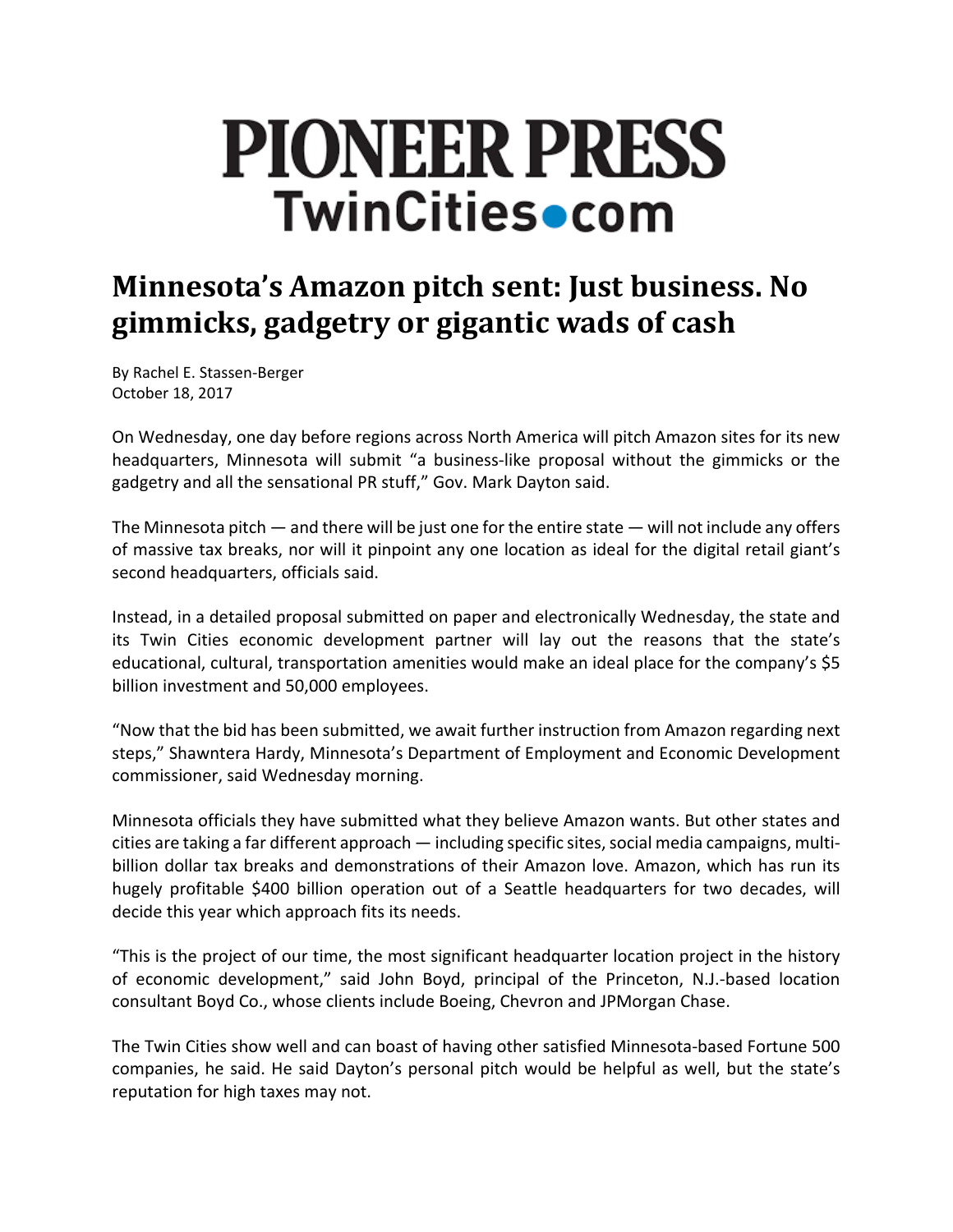Still, Minnesota officials say Amazon will get what it needs from the state.

"The regional assets that we possess here and the Minneapolis/St. Paul region are exactly the kind of strengths that they're looking for in a place to live, work and raise their families," an



*Gov. Mark Dayton (Forum News Service: Don Davis)*

optimistic Greater MSP CEO Michael Langley said of the Amazon plan his development organization created with the state.

#### **WHERE EXACTLY? IT'S A SECRET**

Which Twin Cities sites are part of that plan were officially kept secret — as part of the agreement with Amazon to treat the pitches confidential.

But Twin Cities leaders, Pioneer Press sources and other media have listed several possible sites for Amazon to land:

o The former Twin Cities Army Ammunition Plant site in Arden Hills, known by the initials TCAAP. The site includes more than 400 acres far more than the 100‐acre needs Amazon said it may have, and has long been readied for redevelopment.

o The St. Paul riverfront area that once housed

West Publishing. It's transit friendly, has views of the river and is in the heart of the capital city. It has a smaller footprint than the TCAAP site but is also readied for its next owner.

- o Minneapolis land near Target Center and the farmer's market. Close to downtown, with ample transit and highway options, it could give Amazon a home deep in the state's largest city.
- $\circ$  The former Kelley farm land in Bloomington. Only minutes from the airport, this site would be a suburban locale near to the Twin Cities with plenty of room to grow.
- $\circ$  In the available lands near Minneapolis' Prospect Park neighborhood. This area is minutes from both downtown Minneapolis and St. Paul, on an existing light rail line and a short walk from the University of Minnesota's main campus.

Locals have listed other potential sites — including in St. Paul's developing Midway area and in the exurbs of Scott County.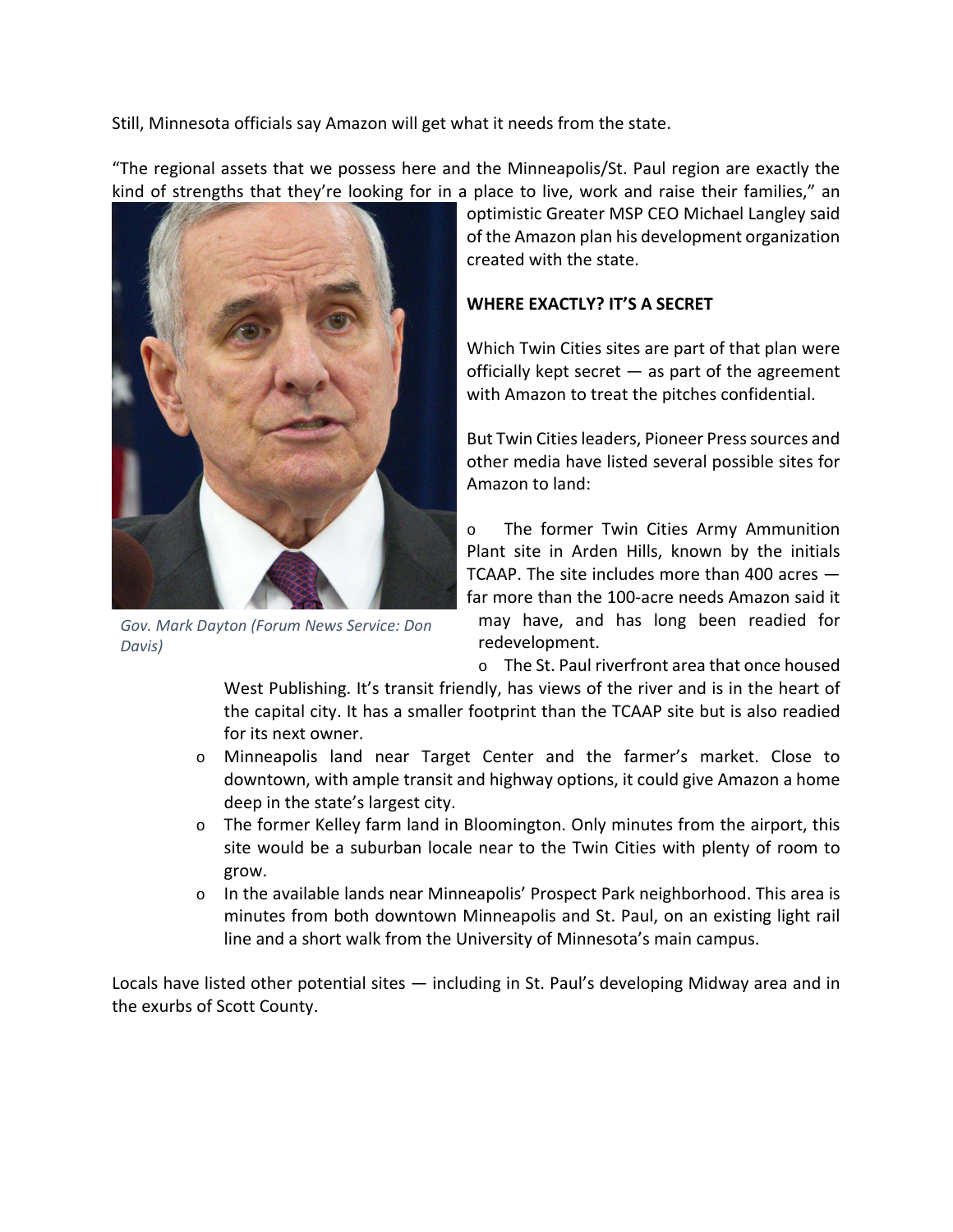Those who know which sites were ultimately chosen to forward to Amazon were not saying publicly, citing the company's demand for confidentiality.

"We have a number of sites. They went through a winnowing process," Dayton said.

Langley said the process of choosing among them was a peaceful one, however, and Hardy, Minnesota's economic development commissioner, said the pitch includes financial incentives the local governments were willing to provide.

### **NO STATE CASH … YET**

But the state isn't offering up any massive cash breaks to Amazon, yet.

"If Amazon is looking to see where they can get the most free cash, then they should look somewhere else," said state Rep. Pat Garofalo, a Republican from Farmington and chair of the House's job growth committee.

While New Jersey Gov. Chris Christie dangled the possibility of \$7 billion in tax breaks to woo Amazon and Wisconsin has approved a \$3 billion incentive package to land Foxconn's new flat‐ screen plant in Racine County, Minnesota is not playing the give‐away game.

The initial package the state is sending to Amazon will include a listing  $-$  but only a listing  $-$  of the \$36 million in transportation and job creation funds Minnesota makes available to any company that fits certain specifications.

"We are not making a proposal or an offer of any financial incentives to Amazon at this stage," Dayton said.

That doesn't mean that Minnesota cannot be wooed to provide Amazon some extra help if it is asked later in the process. But those breaks would have to come through the Legislature and win gubernatorial approval to come to fruition.

#### **AMAZON IN SHAKOPEE**

Incentives were not key for the Shakopee landing Amazon's fulfillment center a few years back. That's in sharp contrast to a national Business Journal study that found Amazon has received at least \$1.2 billion in subsidies from states across the country. The list of subsidies, from the study, found Wisconsin wooed two 1,000‐job facilities with about \$35 million worth of breaks.

Begging Amazon to come played no part in the behemoth picking Shakopee for the 2,000‐ employee Minnesota facility a few years back.